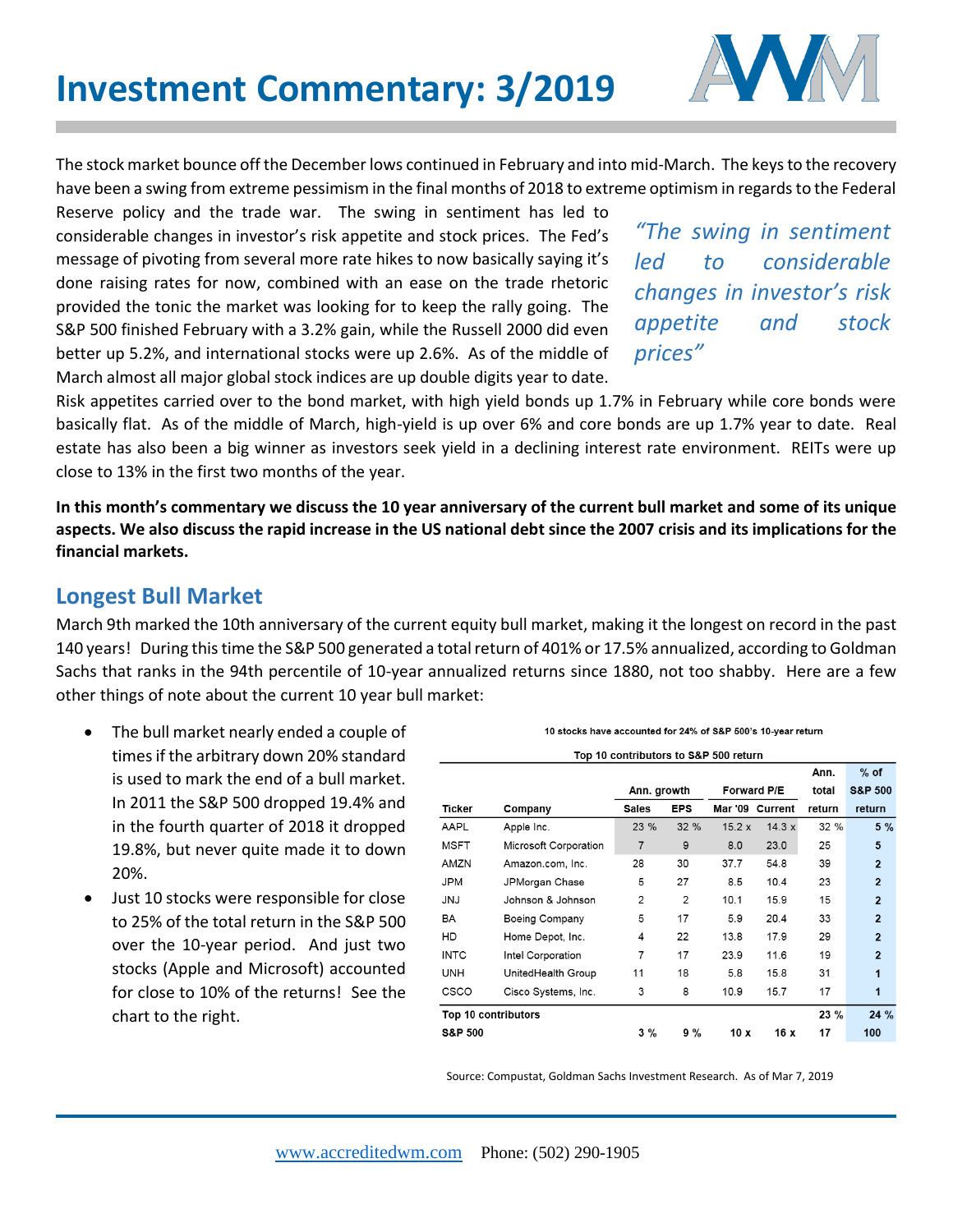## **Investment Commentary: 3/2019**



- The valuation of the S&P 500 (using forward P/E) increased by 58%, accounting for a large part of the market's gain over the 10 year period.
- Robust stock market gains have greatly increased the allocation to stocks in household balance sheets. The chart on the right from Ned Davis Research, shows the current household allocation to stocks is 35.8% down from its recent peak of 40% back in September. Of note, even though the allocation is come down a little to 35.8% and not as high as 1999, it remains at levels that have signaled major market tops in the past (2007 and 1968). Something to keep an eye on!



## **Does the Amount of National Debt Matter?**

In early March, the official debt of the US government exceeded \$22.0 trillion, the largest amount on record! According to the website justfacts.com, as of March 5, 2019 the national debt amounts to:

- \$67,057 for every person living in the US
- \$172,656 for every household in the US
- 105% of the US economy (GDP)
- Over 600% of annual federal revenues

The chart on the right helps put the current level of national debt in perspective, showing the national debt as a percentage of GDP from the period 1790-2018. The debt peaks created during World War II and today clearly jump off the page, with the current level reaching 105% of GDP. Begging the question does the level of national debt matter to financial markets?

The short and smart-alecky answer is… it doesn't



matter until it does! As we've seen throughout financial history, the markets are often willing to overlook the level of debt for a nation, sector or individual security for an extended period of time. However, at some point it inevitably becomes an issue. However the challenge, as always, is knowing when that is likely to happen and what will be the catalyst that will cause financial markets to start focusing on the issue. At this time we don't know the answer to